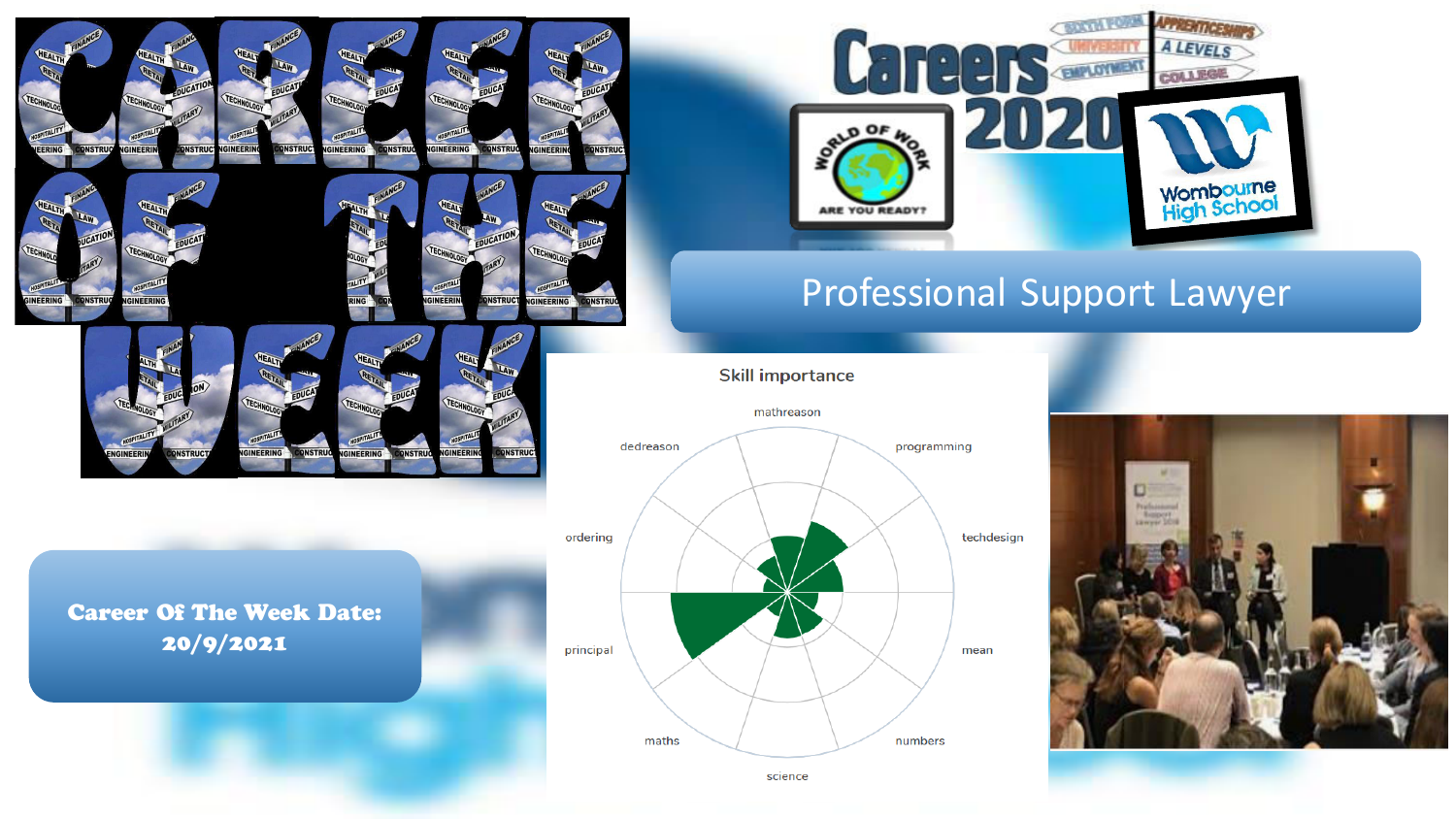

# Professional Support Lawyer



average salary

The UK average salary is £28,758

 $\mathbf{I}_{\mathbf{S}}$  avert ava $\mathbf{I}_{\mathbf{S}}$  hours and male $\mathbf{I}_{\mathbf{S}}$  hours and male $\mathbf{I}_{\mathbf{S}}$ average weekly hours

There are 37.5 hours in the average working week

### 40% male 60% female



 $\circled{?}$ 

 $\circledR$ 

The UK workforce is 47% female and 53% male

#### **Description?**

Solicitors advise and act on behalf of individuals, organisations, businesses and government departments in legal matters.

### **Qualifications**

Entry to training usually requires a qualifying law degree or postgraduate diploma. Graduates in subjects other than law must first take a one-year conversion course. All entrants undertake a one year legal practice course, followed by a two-year training contract.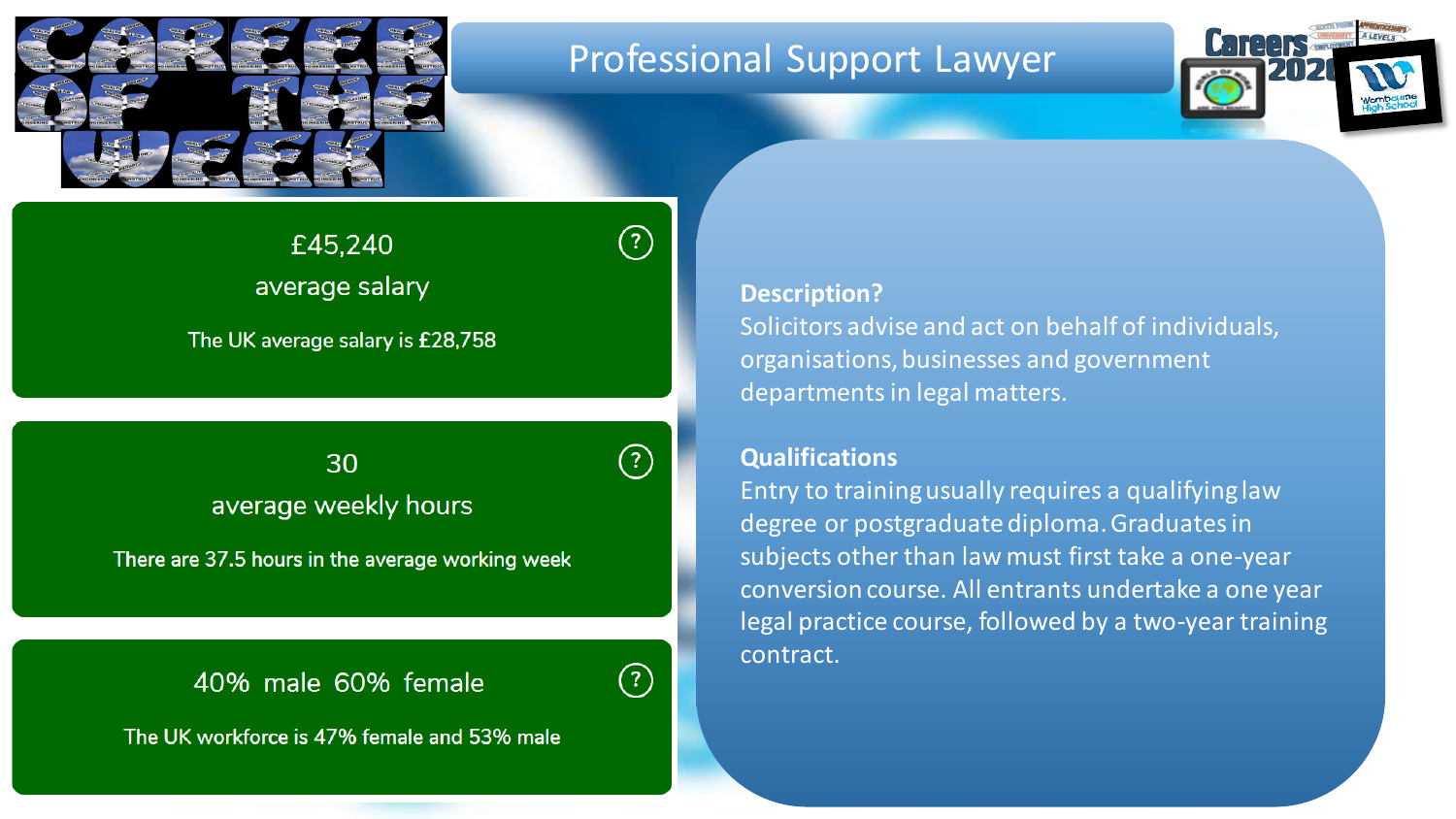

156k

# Professional Support Lawyer

 $(?)$ 



**Future employment** 



### **Tasks**

Draws up contracts, leases, wills and other legal documents; Undertakes legal business on behalf of client in areas of business law, criminal law, probate, conveyancing and litigation, and acts as trustee or executor if required; Instructs counsel in higher and lower courts and pleads cases in lower courts as appropriate;

Scrutinises statements, reports and legal documents relevant to the case being undertaken and prepares papers for court; Represents clients in court.